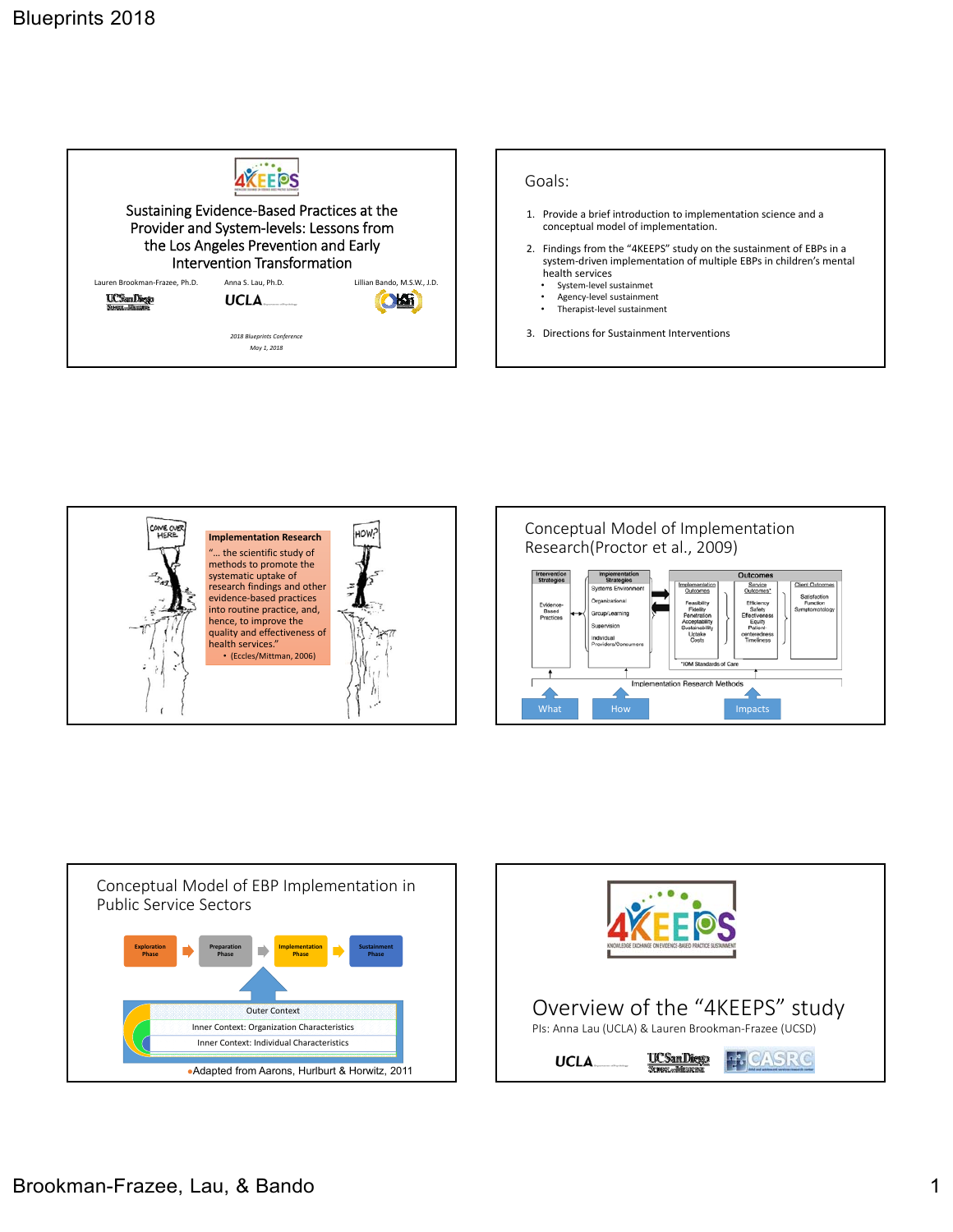











Brookman-Frazee, Lau, & Bando 2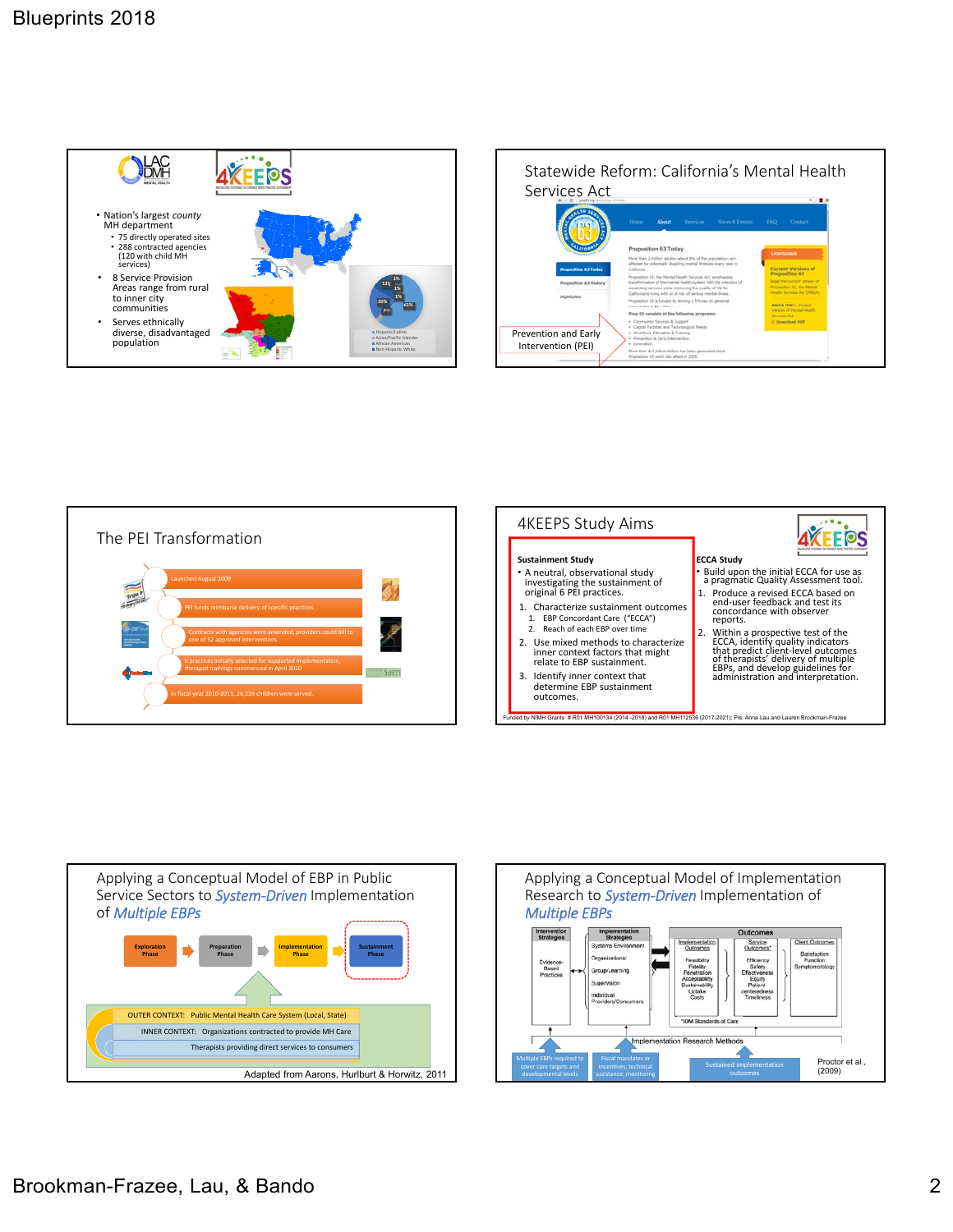









*System‐level, Agency‐level, Provider‐level Outcomes and Predictors*

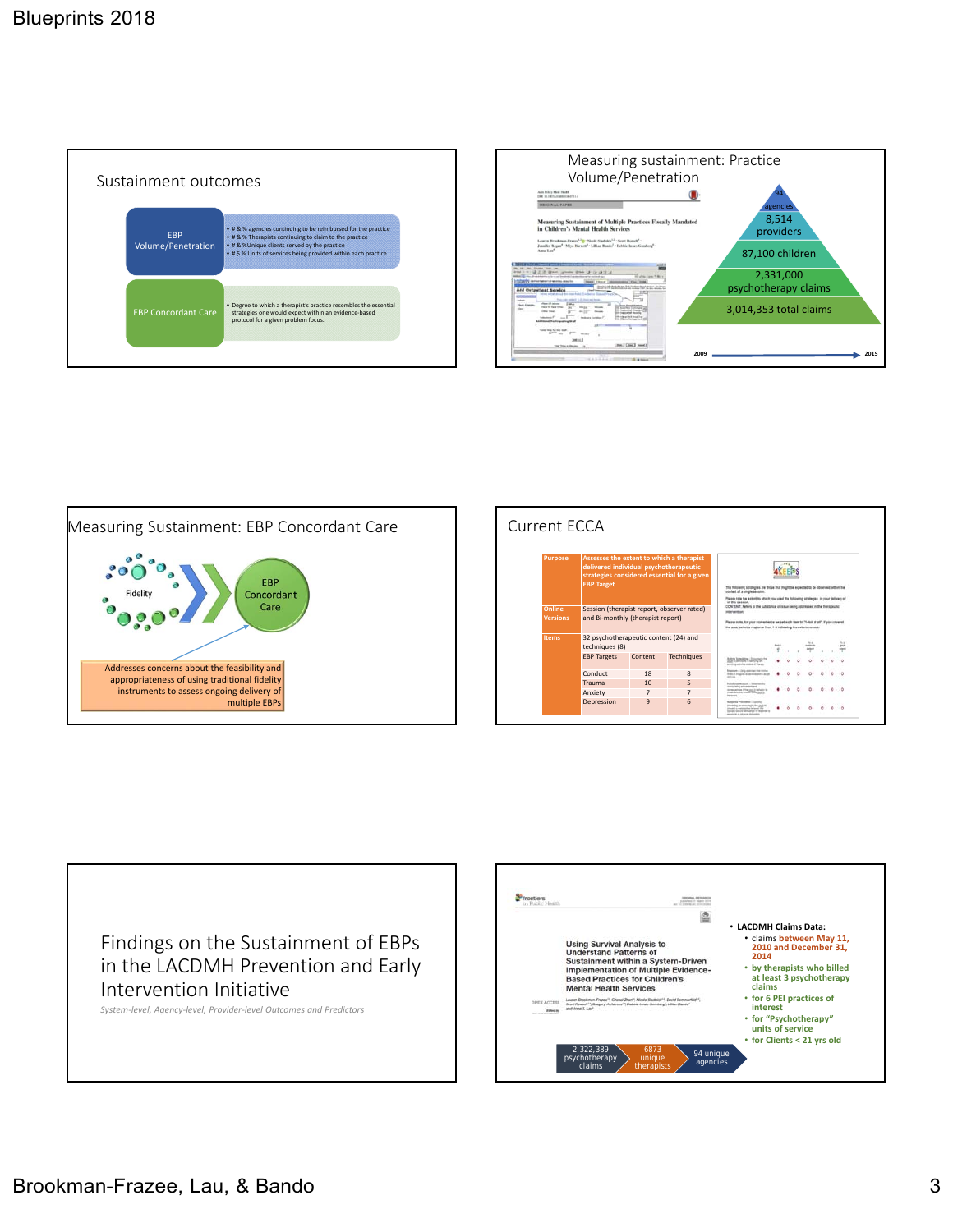









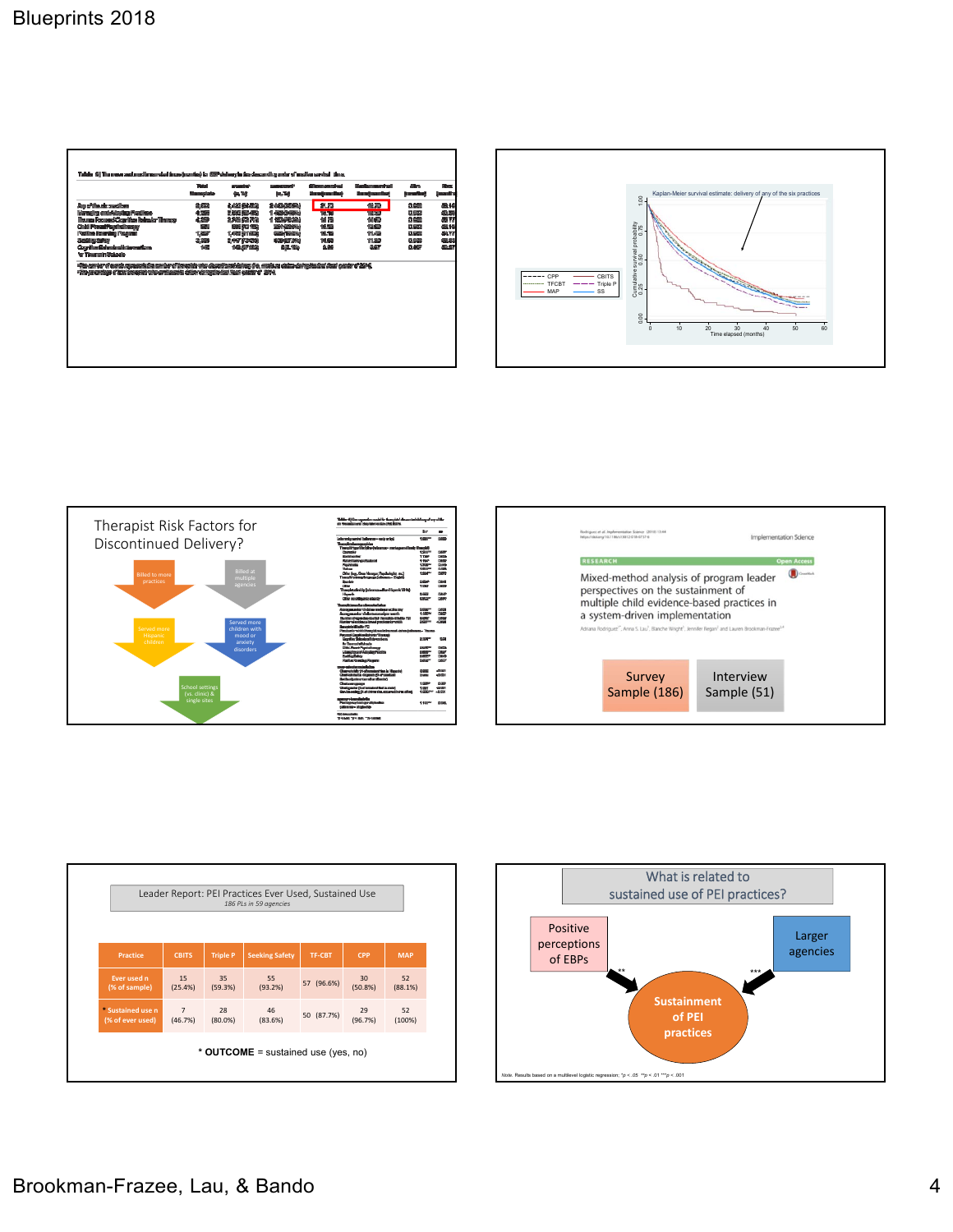



| Therapist Report: PEI Practices Ever Used, Sustained Use<br>748 Therapists in 59 agencies |              |                                     |                                 |                |                |                |
|-------------------------------------------------------------------------------------------|--------------|-------------------------------------|---------------------------------|----------------|----------------|----------------|
| <b>Practice</b>                                                                           | <b>CBITS</b> | <b>Triple P</b>                     | <b>Seeking</b><br><b>Safety</b> | <b>TF-CBT</b>  | <b>CPP</b>     | <b>MAP</b>     |
| Ever used n<br>(% of sample)                                                              | 42<br>(5.6%) | 179<br>(23.9%)                      | 400<br>(53.5%)                  | 527<br>(70.5%) | 137<br>(18.3%) | 513<br>(68.6%) |
| Sustained n<br>(% of Ever Used)                                                           | 6<br>(14.3%) | 110<br>(61.4%)                      | 223<br>(55.8%)                  | 409<br>(77.6%) | 109<br>(79.6%) | 438<br>(85.3%) |
|                                                                                           |              | * OUTCOME = sustained use (yes, no) |                                 |                |                |                |